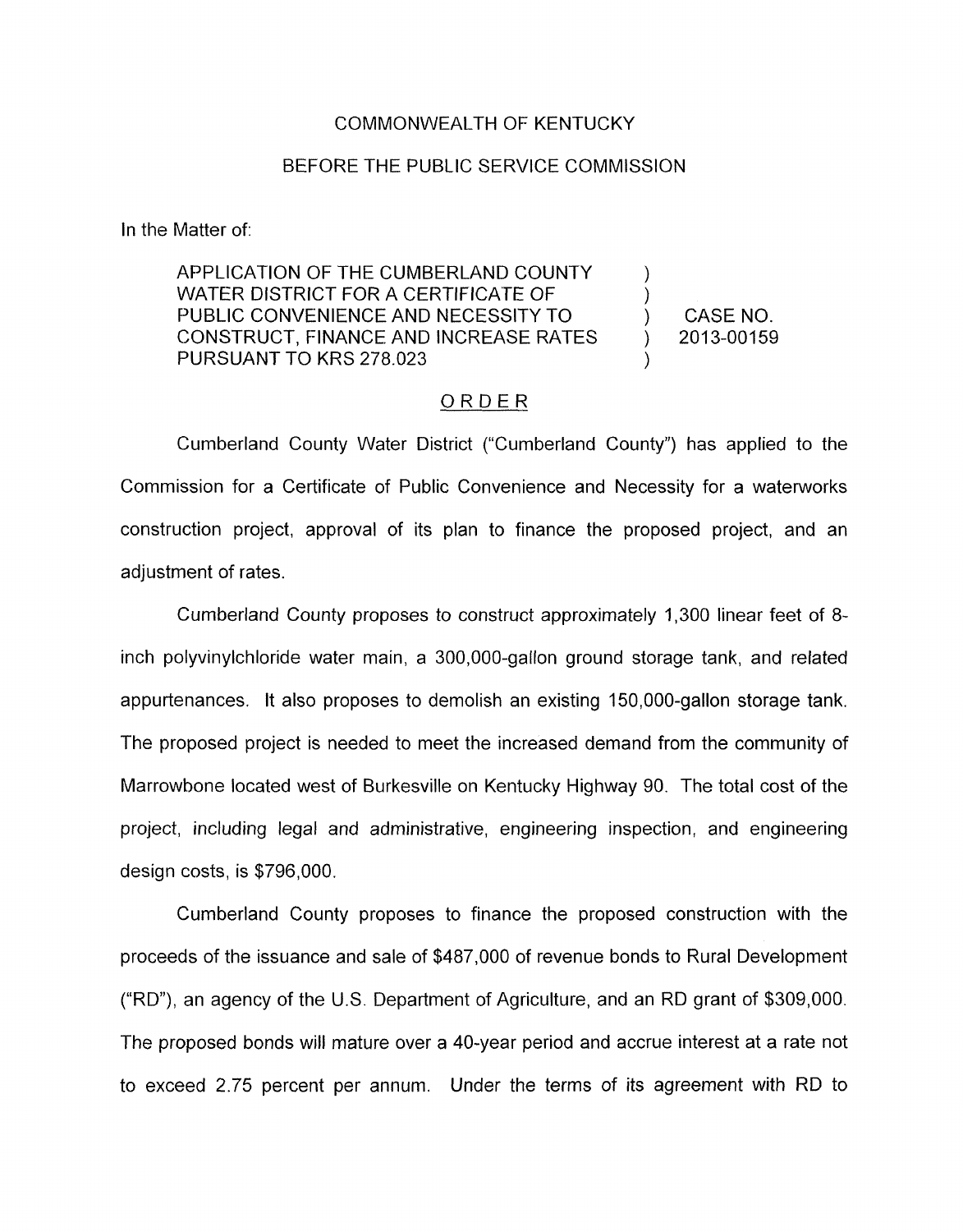finance the proposed construction, Cumberland County must adjust its rates to the level set forth in the Appendix to this Order. Under these agreed upon rates, the monthly bill of a residential customer who uses 5,000 gallons will increase from \$40.78 to \$49.50, or approximately 21.4 percent.

Cumberland County has submitted its application pursuant to KRS 278.023. Notwithstanding KRS 278.020(1), KRS 278.180, KRS 278.190, and KRS 278.300, KRS 278.023 requires the Commission to accept agreements between water districts and RD regarding construction projects and to issue the necessary orders to implement the terms of such agreements within 30 days of satisfactory completion of the minimum filing requirements.

KRS 278.023 does not grant the Commission any discretionary authority to modify or reject any portion of the agreement between RD and Cumberland County, or to defer the issuance of all necessary orders to implement the terms of that agreement. It further denies the Commission any authority to reject an application when the evidence of record indicates that a water district's proposed facilities will result in the wasteful duplication of facilities or excessive investment or its proposed rates are unfair, unjust, or unreasonable.

Cumberland County's application met the minimum filing requirements of KRS 278.023 on April 23, 2013. The Commission, therefore, is not able to review this application using the same standards that are used for applications that are not filed pursuant to KRS 278.023.

IT IS THEREFORE ORDERED that:

1. Cumberland County is granted a Certificate of Public Convenience and Necessity for the proposed construction project.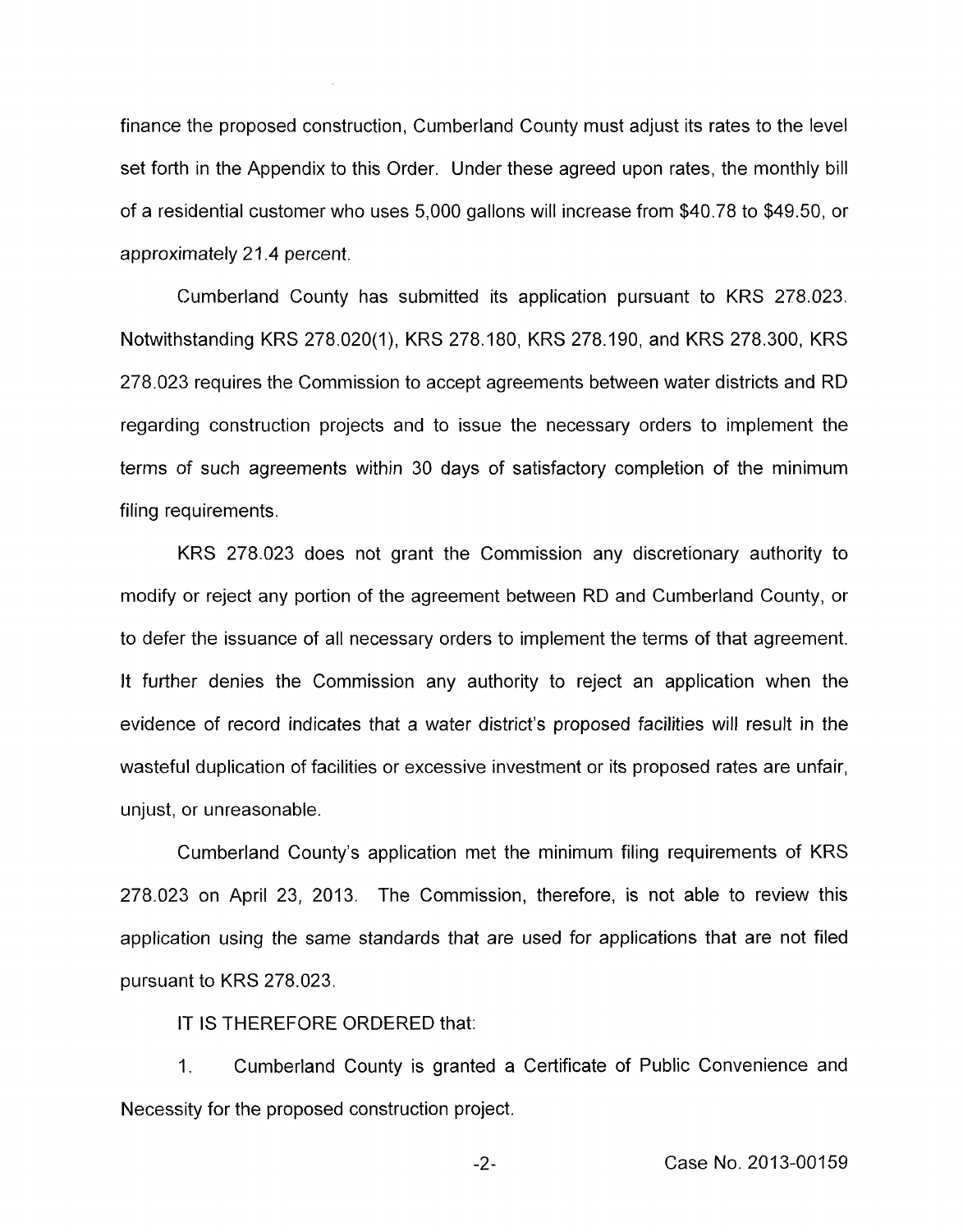2. Cumberland County's proposed plan of financing is accepted.

3. Cumberland County is authorized to issue \$487,000 of its Waterworks Revenue Bonds at an interest rate not exceeding 2.75 percent per annum maturing over 40 years.

4. The proceeds from the proposed bond issuance shall be used only for the purposes specified in Cumberland County's application.

5. Cumberland County shall obtain approval from the Commission prior to performing any additional construction not expressly authorized by this Order.

6. Notwithstanding ordering paragraph 5, if surplus funds remain after the approved construction has been completed, Cumberland County may use such funds to construct additional plant facilities if RD approves of the use, and the additional construction will not result in a change in Cumberland County's rates for service. Cumberland County shall provide written notice of this additional construction in accordance with 807 KAR 5:069, Section 3.

7. Cumberland County shall file a copy of the "as-built" drawings and a certified statement from the engineer that the construction has been satisfactorily completed in accordance with the contract plans and specifications within 60 days of substantial completion of the construction certified herein.

8. Cumberland County shall require the construction to be inspected under the general supervision of a professional engineer with a Kentucky registration in civil or mechanical engineering to ensure that the construction work is done in accordance with the contract drawings and specifications and in conformance with the best practices of the construction trades involved in the project.

-3- Case No. 2013-00159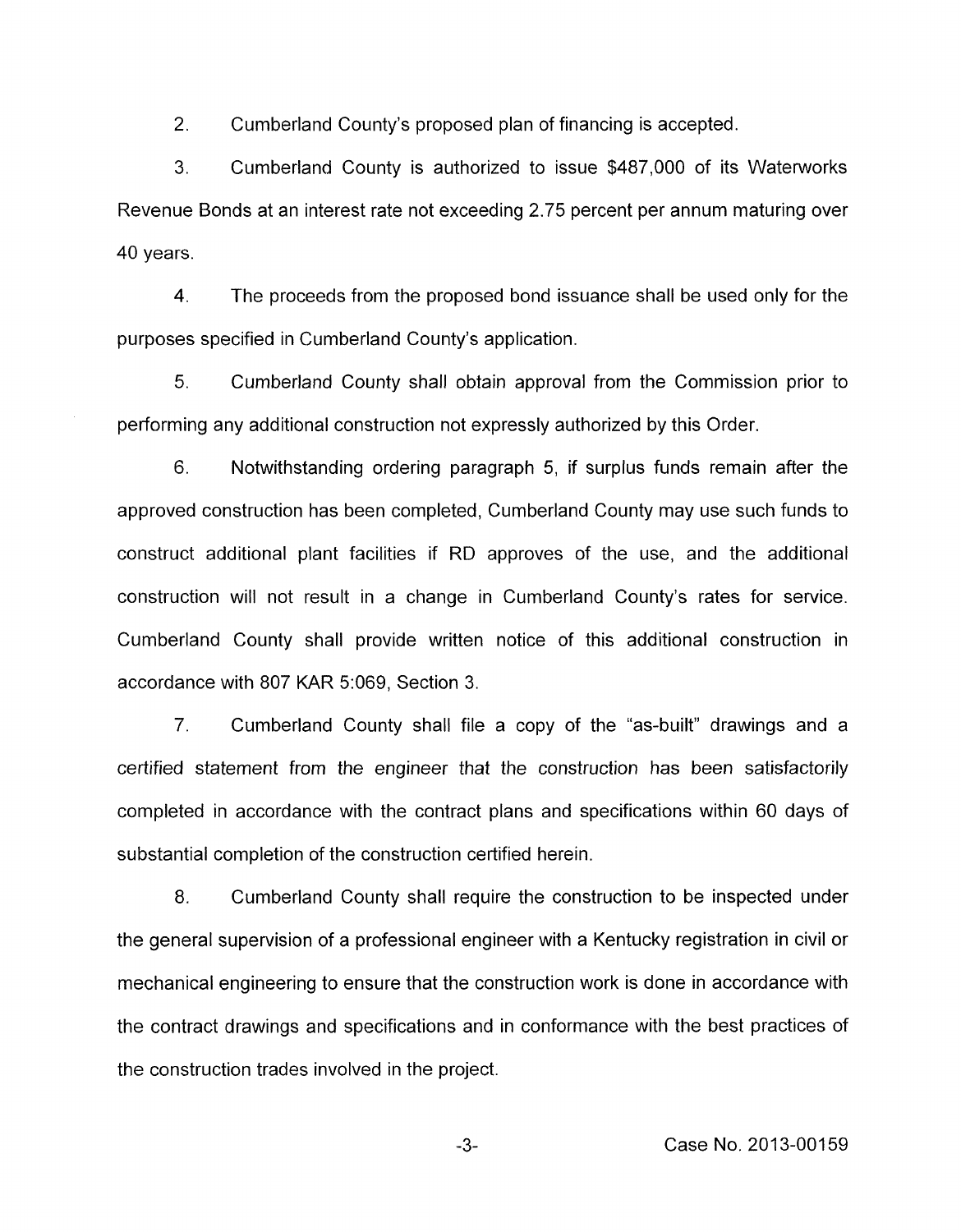9. Cumberland County shall notify the Commission in writing one week prior to the actual start of construction and at the 50 percent completion point.

10. The rates set forth in the Appendix to this Order are approved for service that Cumberland County renders on and after the date of this Order.

11. Within 30 days of the date of this Order, and using the Commission's electronic Tariff Filing System, Cumberland County shall file revised tariff sheets with the Commission that set forth the rates contained in the Appendix to this Order.

12. Any documents filed in the future pursuant to ordering paragraphs 6, 7, and 9 of this Order shall reference this case number and shall be retained in the utility's general correspondence file.

Nothing contained herein shall be deemed a warranty of the Commonwealth of Kentucky, or any agency thereof, of the financing herein accepted.

By the Commission



**ATTE&** Execu ťećtor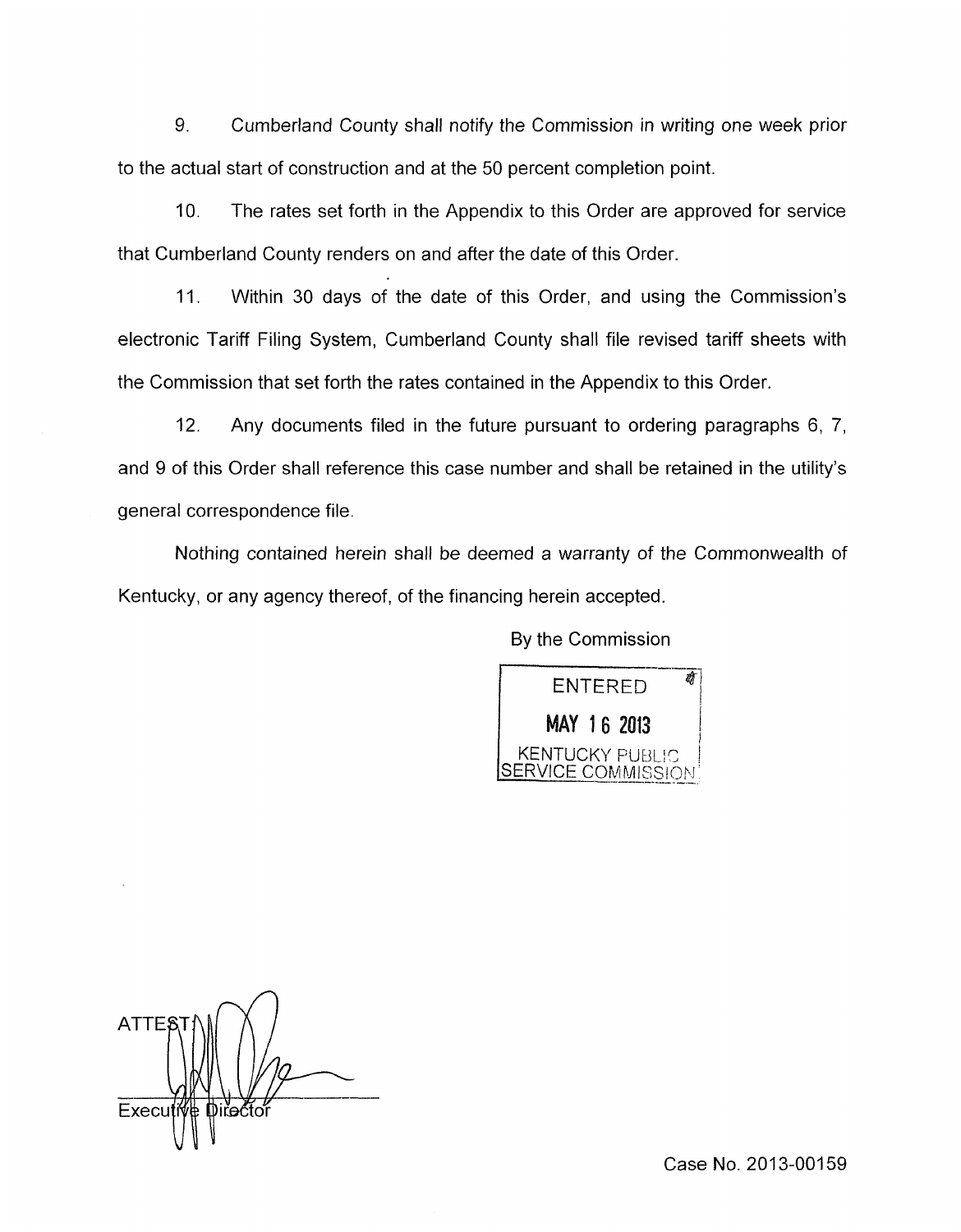## APPENDIX

# APPENDIX TO AN ORDER OF THE KENTUCKY PUBLIC SERVICE COMMISSION IN CASE NO. 2013-00159 DATED MAY 1 6 2013

The following rates and charges are prescribed for the customers in the area served by Cumberland County Water District. All other rates and charges not specifically mentioned herein shall remain the same as those in effect under authority of the Commission prior to the effective date of this Order.

## Monthly Water Rates

| $5/8$ - x $3/4$ -Inch Meter |                |         |                         |
|-----------------------------|----------------|---------|-------------------------|
| 2,000 Gallons<br>First      |                | \$27.00 | Minimum Bill            |
| Next 3,000 Gallons          |                | 7.50    | per 1,000 Gallons       |
| 5,000 Gallons<br>Next       |                | 6.50    | per 1,000 Gallons       |
| All Over 10,000 Gallons     |                | 5.50    | per 1,000 Gallons       |
| 1-Inch Meter                |                |         |                         |
| <b>First</b> 5,000          | Gallons        | \$49.50 | Minimum Bill            |
| Next                        | 5,000 Gallons  | 6.50    | per 1,000 Gallons       |
| All Over                    | 10,000 Gallons | 5.50    | per 1,000 Gallons       |
| 1 1/2-Inch Meter            |                |         |                         |
| <b>First</b>                | 12,500 Gallons |         | \$95.25 Minimum Bill    |
| All Over                    | 12,500 Gallons | 5.50    | per 1,000 Gallons       |
| 2-Inch Meter                |                |         |                         |
| First                       | 25,000 Gallons |         | \$164.50 Minimum Bill   |
| 25,000<br>All Over          | Gallons        | 5.50    | per 1,000 Gallons       |
| Dale Hollow Meter           |                |         |                         |
| 300,000<br>First            | Gallons        |         | \$1,677.00 Minimum Bill |
| All Over 300,000 Gallons    |                | 5.50    | per 1,000 Gallons       |